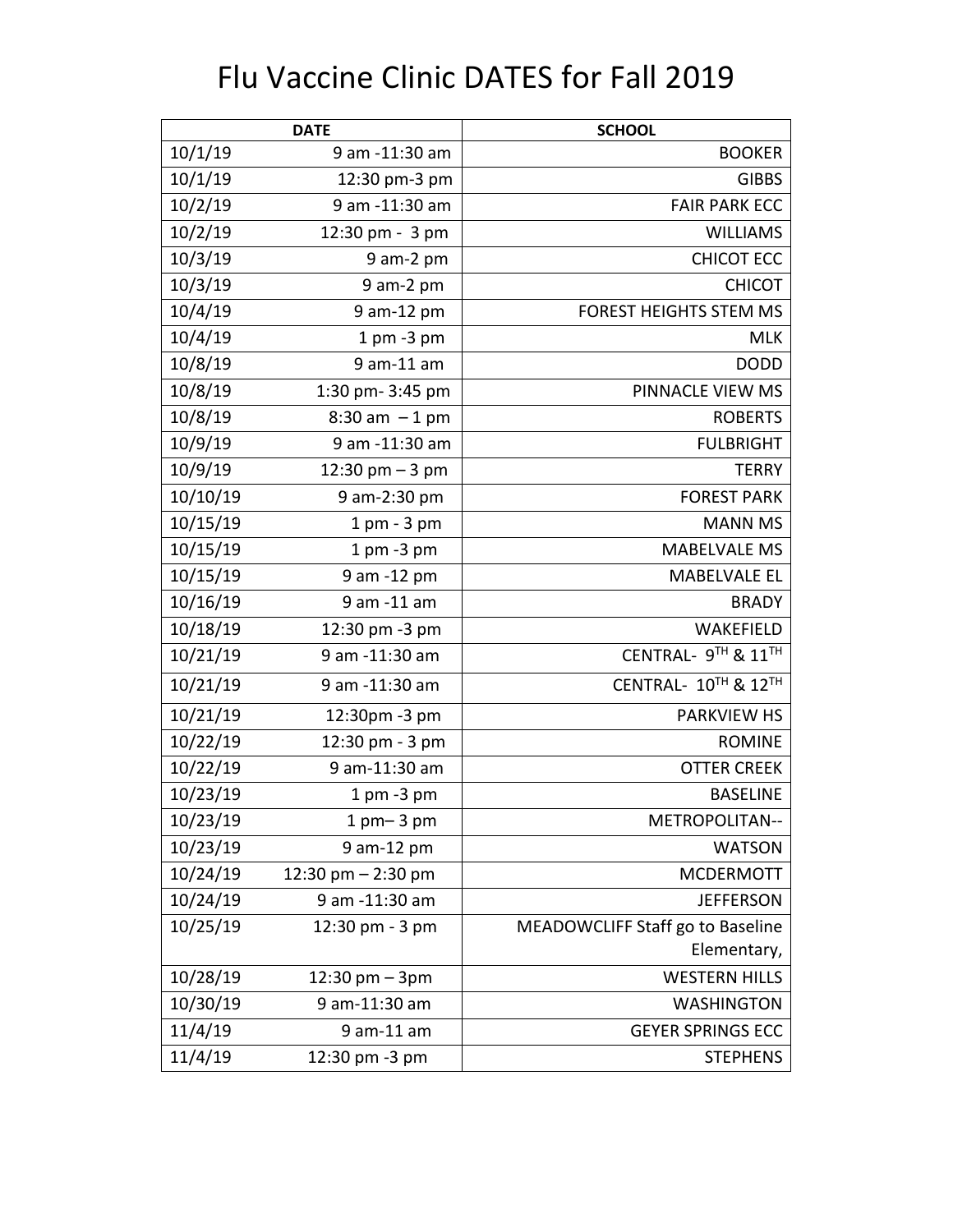## Flu Vaccine Clinic DATES for Fall 2019

| 11/5/19  | $9 - 11:00$ am     | HAMILTON HIGH SCHOOL FLOAT NURSE- |
|----------|--------------------|-----------------------------------|
|          |                    | - Staff and students go to Bale   |
|          |                    | Elementary                        |
|          |                    |                                   |
| 11/5/19  | 9 am -11:00 am     | <b>BALE</b>                       |
| 11/5/19  | 12:30 pm -3 pm     | <b>DUNBAR MS</b>                  |
| 11/6/19  | 9-11:00 am         | PULASKI HEIGHTS MS                |
| 11/6/19  | 12:30 pm-3 pm      | PULASKI HEIGHTS EL                |
| 11/7/19  | $9$ am- $2$ pm     | <b>CLOVERDALE MS</b>              |
| 11/7/19  | 9 am-11 am         | MCCLELLAN HS                      |
| 11/8/19  | 12:30 pm-3 pm      | <b>HALL HS</b>                    |
| 11/8/19  | 9:00-11:30 am      | <b>ROCKEFELLER K-5</b>            |
| 11/8/19  | $9:00 - 11:30$ am  | <b>ROCKEFELLER ECC</b>            |
| 11/12/19 | $12:30 - 2:30$ pm  | <b>CARVER</b>                     |
| 11/12/19 | 12:30 - 2:30 pm    | <b>CARVER PRE-K</b>               |
| 11/15/19 | 12:30 - 2:30 pm    | <b>JA FAIR HS</b>                 |
| 11/18/19 | 12 pm-1:30 pm      | <b>HENDERSON MS</b>               |
| 11/19/19 | $1$ pm $- 2:30$ pm | LRSD Admin. Office                |
|          |                    |                                   |
|          |                    |                                   |
|          |                    |                                   |
|          |                    |                                   |
|          |                    |                                   |
|          |                    |                                   |
|          |                    |                                   |
|          |                    |                                   |
|          |                    |                                   |
|          |                    |                                   |
|          |                    |                                   |
|          |                    |                                   |
|          |                    |                                   |
|          |                    |                                   |
|          |                    |                                   |
|          |                    |                                   |
|          |                    |                                   |
|          |                    |                                   |
|          |                    |                                   |
|          |                    |                                   |